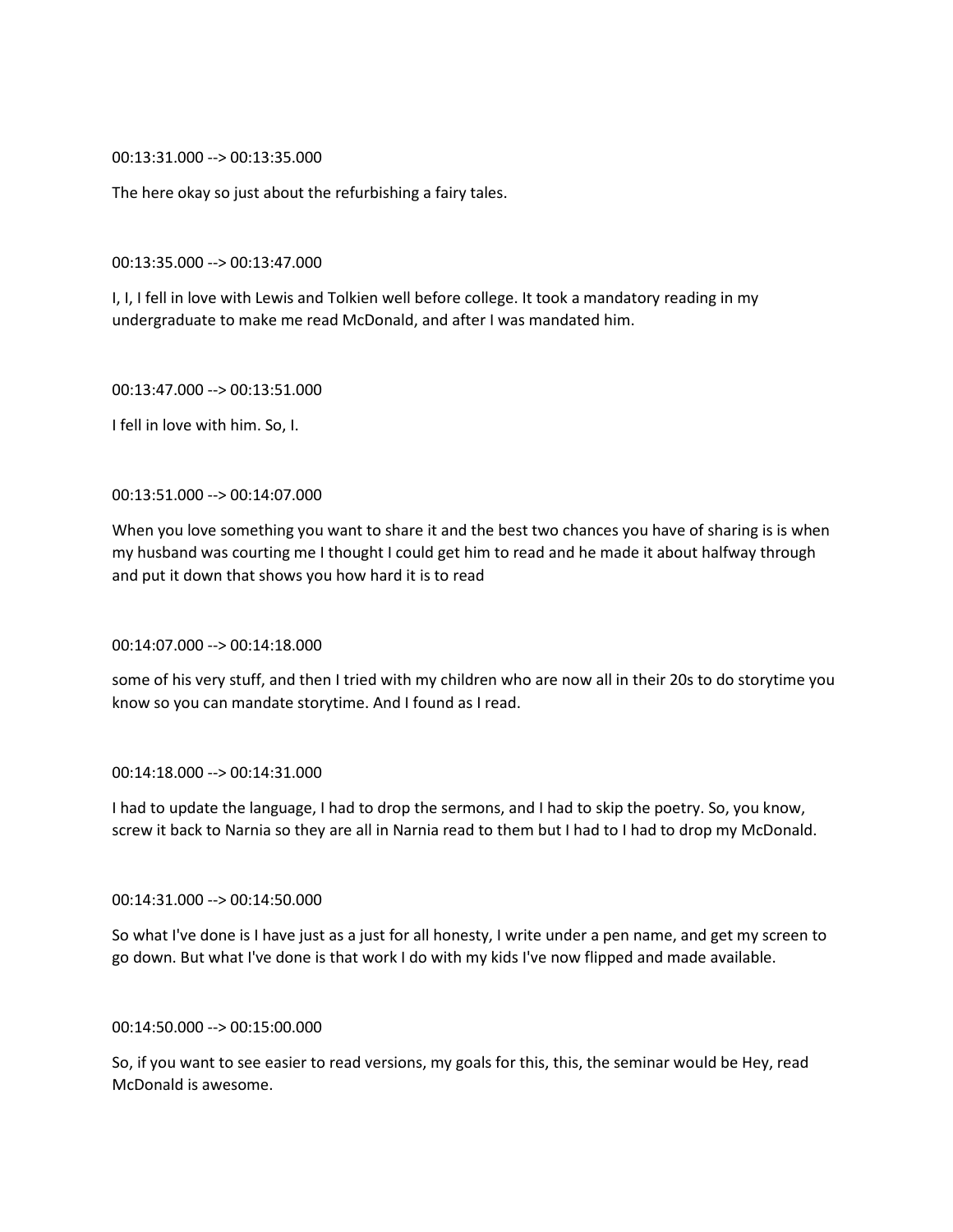# 00:15:00.000 --> 00:15:09.000

But my second would be if you can't, I'll give you an option for maybe something's a little easier to read. And. And thirdly read them both. And if you're a writer.

00:15:09.000 --> 00:15:13.000

He's completely on the public domain.

00:15:13.000 --> 00:15:26.000

So, and I have to say I did check with a lawyer, to make sure before I dove in, and I would recommend if you decide to take this stuff, because it's the front end of all my books I always give complete credit where this stuff comes from.

# 00:15:26.000 --> 00:15:30.000

So, I just let it go listen to him go read him.

00:15:30.000 --> 00:15:43.000

But if you can't spread the word to your friends and family. That's why I did what I did, and I have since then gone past Prufrock and some other old fairy tales that because I got on a roll.

00:15:43.000 --> 00:15:54.000

But is this is really my kids would call it maybe fanfiction ahead cannon I don't even know what the terms means but all the time. but this is just a gratitude.

00:15:54.000 --> 00:15:56.000

I ran out of gratitude.

### 00:15:56.000 --> 00:16:08.000

So let me start with McDonald, he wrote his first fantastical novel in 1857 and his last one in 1895, and I'm focusing on Lilith.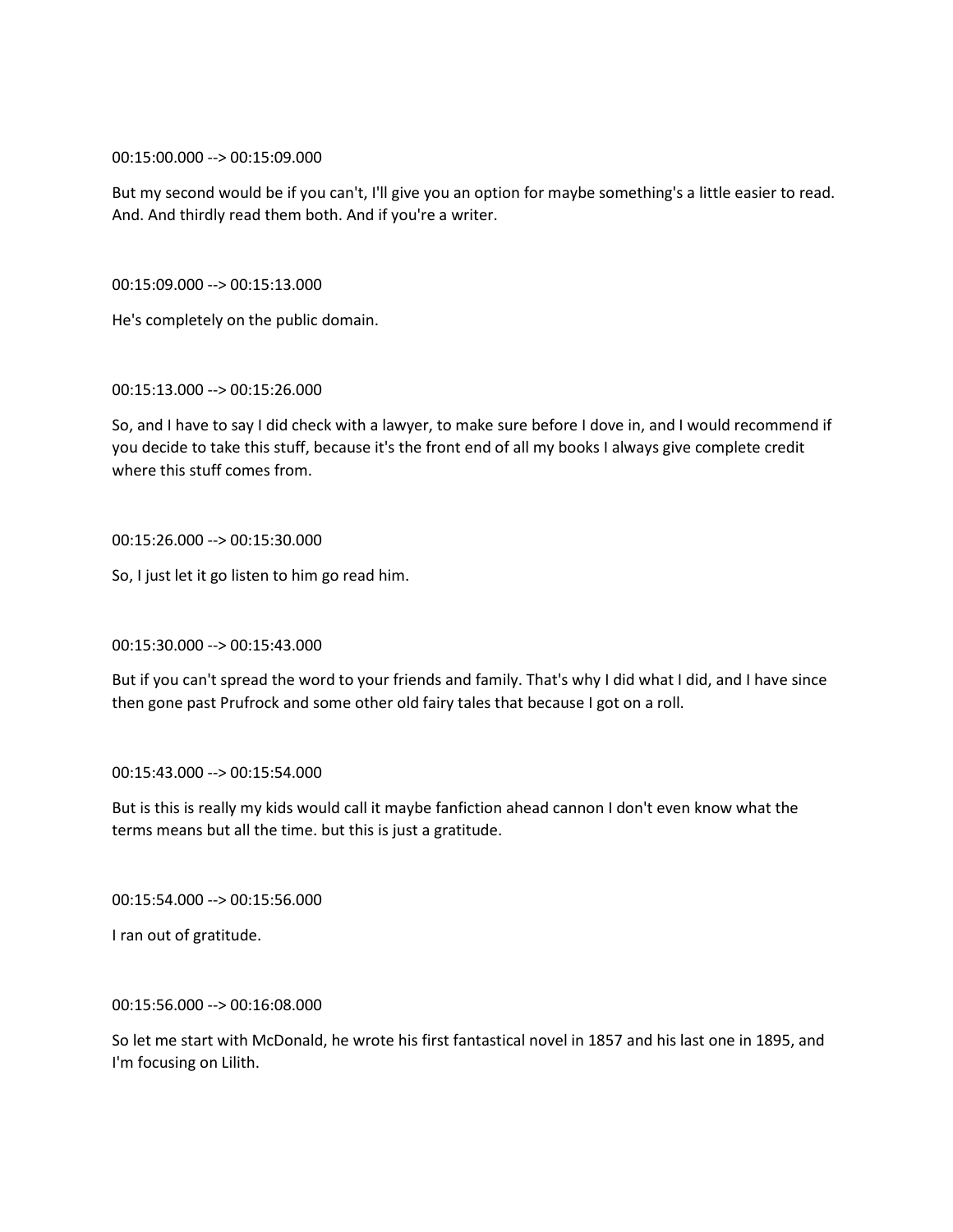00:16:08.000 --> 00:16:20.000

He's a Victorian writer, he's Scottish so whoever translated them had to translate them out of a really deep brogue. I still have these books. I still have them marked up.

00:16:20.000 --> 00:16:26.000

And let me see what my goals are here.

00:16:26.000 --> 00:16:42.000

So, he wrote 53 books, seven of them can be considered fantasy, fantasy, and if you all heard the golden key the back the north wind the wise woman there's more known than as others, but these are the two assigned to me in, in.

00:16:42.000 --> 00:16:56.000

In my undergrad, and that's what this was made me fall in love, if you read them you can see where CS gets you know he said that fantastic he is baptized his imagination and it's pretty obvious.

#### 00:16:56.000 --> 00:17:01.000

So,

### 00:17:01.000 --> 00:17:19.000

This is an interesting aside, and I made a little photoshopping that's that's George in the middle with a little bit of a Hero, Hero Halo, and you can see that Lewis looks upon him as a hero, get those words straight now talking was of two minds, he started

00:17:19.000 --> 00:17:35.000

off, you know, kind of, yeah, this this guy writes well and he has some things too often, but in about, oh it was 1967, he was asked to write a foreword on the golden key, and he sat down to look at McDonald again.

00:17:35.000 --> 00:17:38.000

And it was basically frustrated by him like a lot of people get.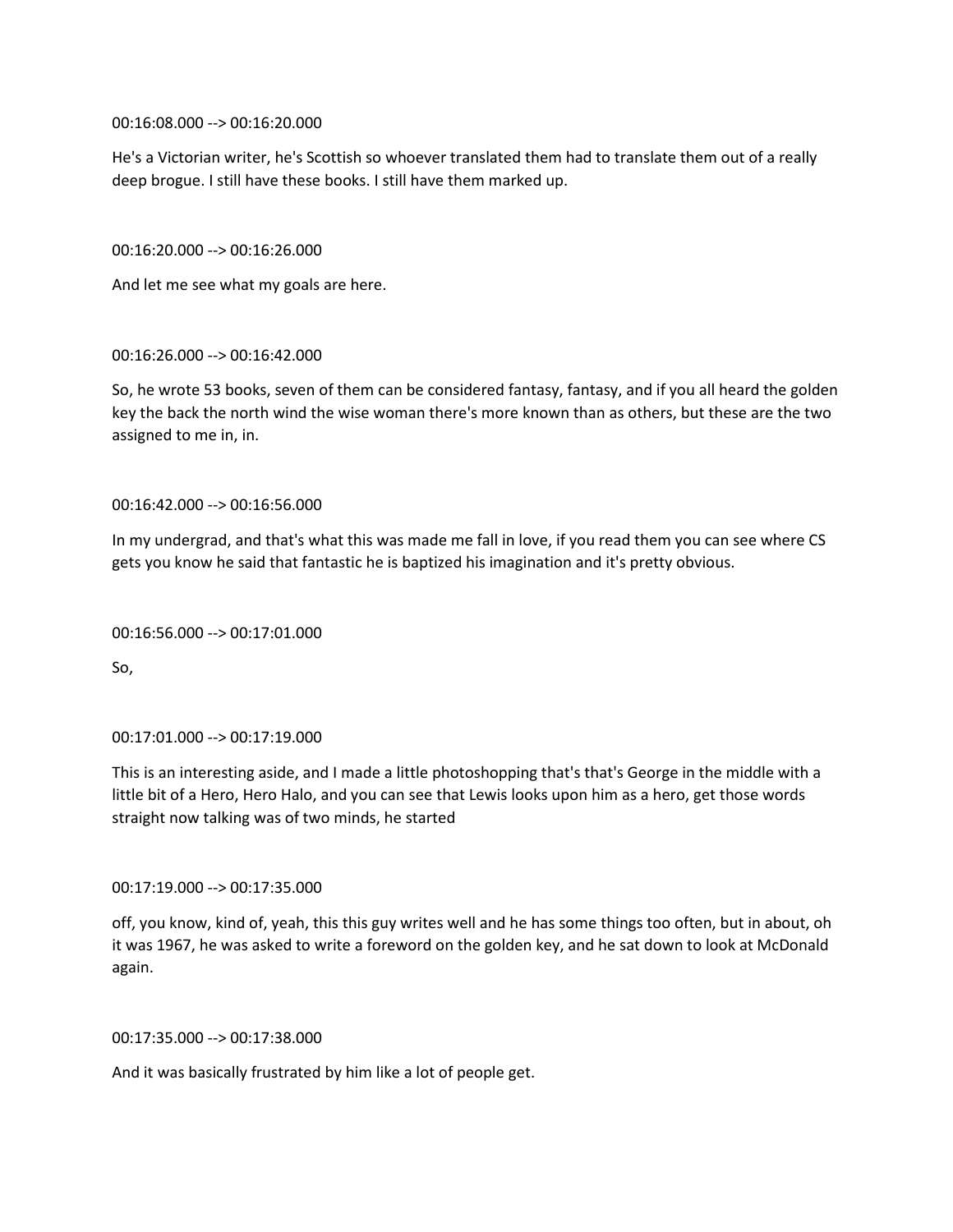00:17:38.000 --> 00:17:55.000

And so here he's asking. He's asked to look at a book 100 years old, and it actually, it, it inspires him to write with a major and if you're poking geek that's my favorite of all his, his short stories, but he tried to write golden key, set it aside

# 00:17:55.000 --> 00:18:02.000

never finished the interview, I mean he tried to write an introduction to the golden key because they were republishing McDonald the time.

### 00:18:02.000 --> 00:18:12.000

And he got frustrated with him like a lot of people do and wrote with Smith wouldn't major instead. So that's a little aside these guys are, he's of mixed minds about McDonald.

# 00:18:12.000 --> 00:18:17.000

Whereas, if you read the introduction to these.

# 00:18:17.000 --> 00:18:32.000

They're the same CS Lewis introduction to the two different books, but you know lewis is like he baptized my imagination and I don't imagine I ever wrote anything without quoting from him, but let's just say it was another one of those disagreements between

00:18:32.000 --> 00:18:34.000

talking Lewis.

00:18:34.000 --> 00:18:37.000

Okay, so before.

# 00:18:37.000 --> 00:18:56.000

McDonald wrote all these amazing stories, he, he tried to be a preacher, and I'm going to touch a little bit on his theology because he got him into trouble but also inspired and also inspired a lot of what he wrote, especially, especially Lilith, and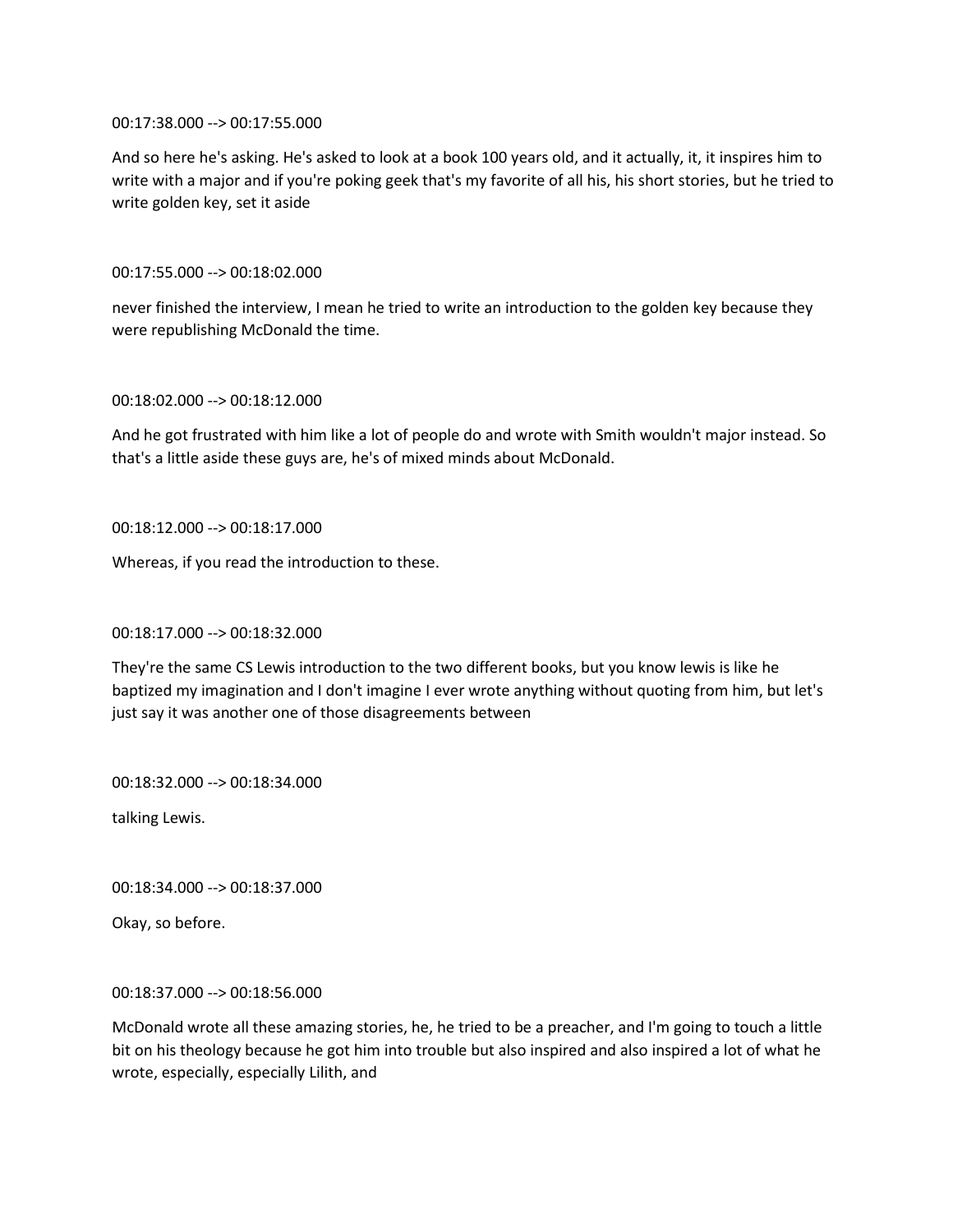00:18:56.000 --> 00:19:10.000

He kept getting in trouble with his beacons for universalism, which is amazing because he came out of a harsh Calvinistic Presbyterian Scottish thing and so he when he preaches, it's a much more open theology.

# 00:19:10.000 --> 00:19:26.000

And later, you know, masonry is all the rage Transcendentalism is all the rage everybody's, you know, is, in fact, Ralph Waldo Emerson, and he, the front matter of Lewis, he's pointing throat, so you can kind of see and I'll touch more on his influences

### 00:19:26.000 --> 00:19:45.000

at the time, but his universalism, which is a basic theology that everyone who's going to be saved, is much more in touch with with St. Gregory of Nisa, so he couldn't give a job as a preacher, but it's not the kind of universalism that it's okay everybody's

# 00:19:45.000 --> 00:19:49.000

going to be saved in the end and we're all, you know, live happily ever after.

### 00:19:49.000 --> 00:19:59.000

He had more of a universalism that everybody's going to repent, and it's going to be a brutal hard long repentance, which I only bring up the theology because in Lilith.

### 00:19:59.000 --> 00:20:13.000

Some people put down Lilith because you know there are more of a conservative mind but it's it's kind of a brutal repentance he takes takes his main character and puts her like through 12 chapters of repentance.

00:20:13.000 --> 00:20:18.000

And it's, it's just really magically done.

00:20:18.000 --> 00:20:39.000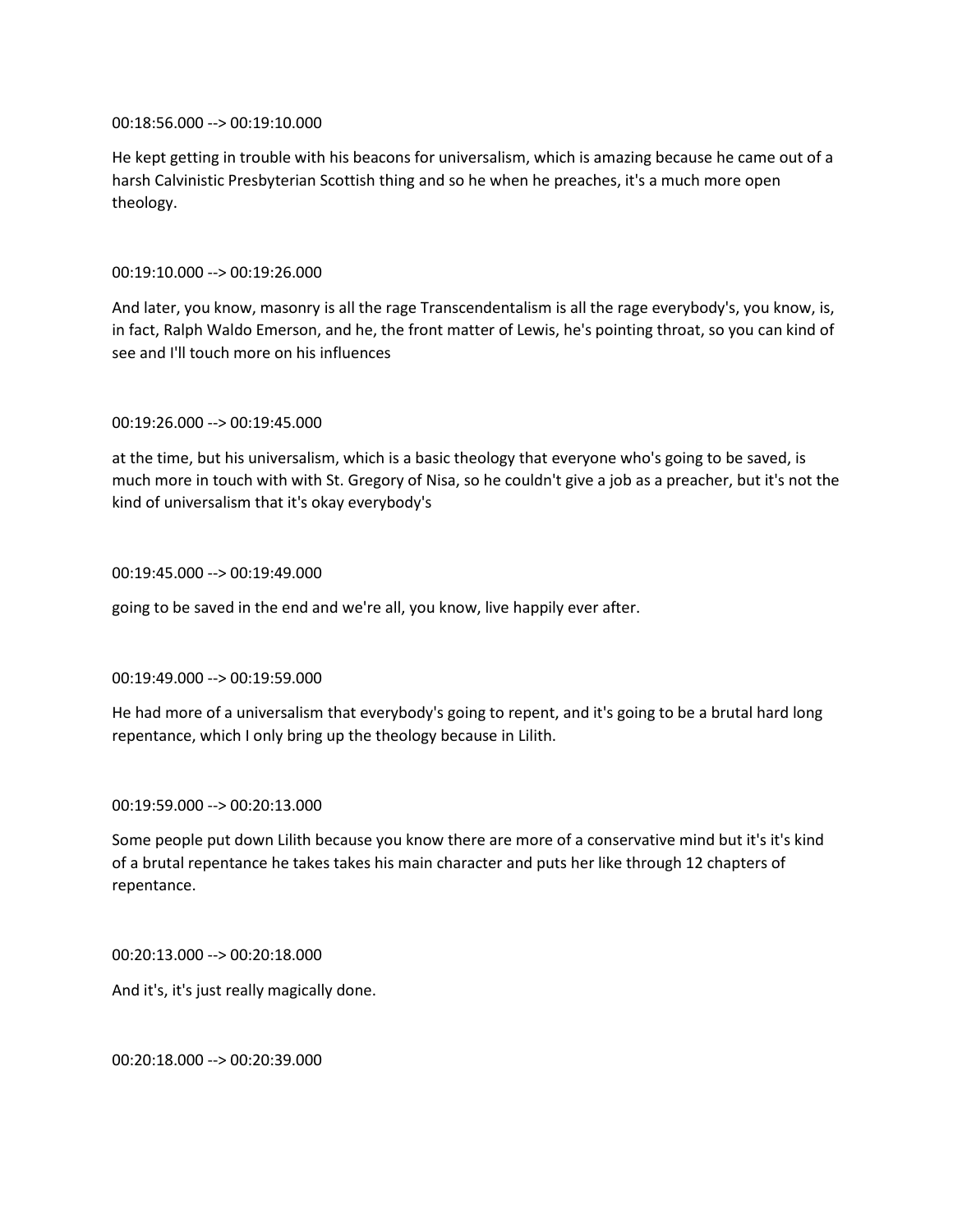So let me give you a little context for who he was, especially if he's not really touched McDonald much. So to put it in context, Melly Mary Shelley, she wrote Frankenstein and 1818 So, and then you have Ralph Waldo who gives them this grand tour in America

# 00:20:39.000 --> 00:20:53.000

when he you know he reaches finally a popularity after long, long hard impoverished days as a writer. He goes to America, Emerson not only gives him a grand tour and a speaking engagement at on speaking engagement and he was kind of talk of the town.

# 00:20:53.000 --> 00:21:07.000

He got him, he got an offer for a preacher position in a Universalist Church and McDonald turned it down because he's just kind of an enigma he drew from both sides.

# 00:21:07.000 --> 00:21:10.000

So he has this tour in 1870 post Civil War.

# 00:21:10.000 --> 00:21:22.000

These lauded and loved, but he goes back to Scotland. Now, and continues here, ended up having 11 children which will touch on as well but I touch on, just for context.

# 00:21:22.000 --> 00:21:42.000

A Darwin had had a published version of species in the midst of, well, before it because his Lilith is 1895 and Origin of Species is 1859. I touch on it because in toward the end of Lilith, there's a sense of reaching paradise.

# 00:21:42.000 --> 00:21:52.000

And there's this funny tongue in cheek where McDonald points out that there are no monkeys, but you kind of sense that he's not really threatened by it but it just helps put the, the pot into context.

### 00:21:52.000 --> 00:22:08.000

He also mentioned, there's these demonic creatures that have the, the wind Sidon, open, open, open minds and I thinking, golly, I wonder if post comes to mind there especially since there's such a prevalence there's this character that's a raven.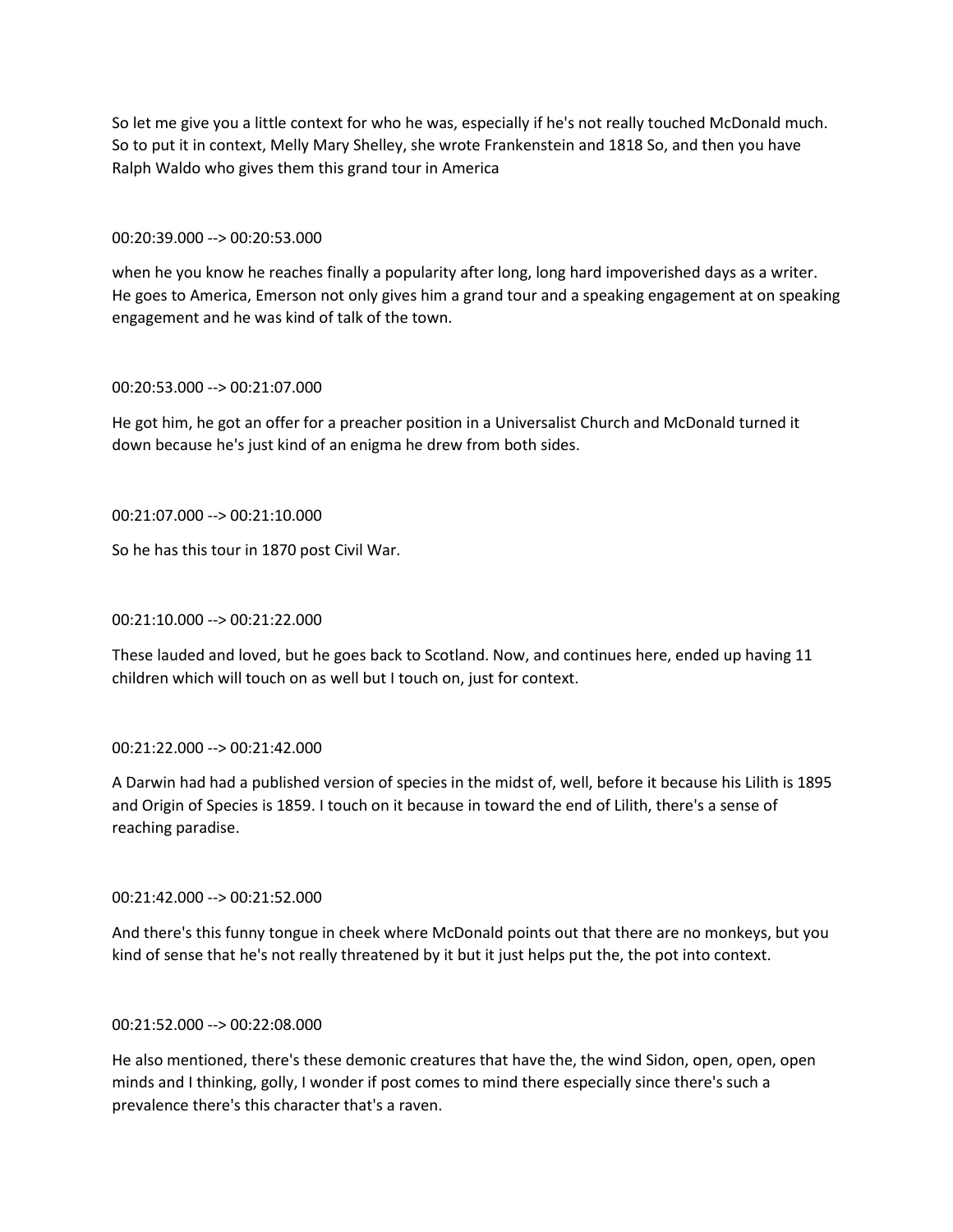00:22:08.000 --> 00:22:12.000

So I just threw po in as a possible possible influence.

00:22:12.000 --> 00:22:29.000

A possible influence. Okay, so I want to touch on as well that okay there's throw Walden Pond because there's this beautiful, beautiful section pulled from that, in the beginning of little so clearly it's on his mind.

### 00:22:29.000 --> 00:22:43.000

And lastly, this group picture I have on the far right, that in the middle is not McDonald on the far left is McDonald's wife and either somebody Donald's kids but that's Lewis Carroll.

### 00:22:43.000 --> 00:22:53.000

Lewis Carroll and a golf, we're in fact, Alison Wonderland was read to McDonalds kids kind of as a test case and probably wouldn't ever come to publish it macdonald had said you need to flush this out.

# 00:22:53.000 --> 00:23:10.000

So you'll see some of that Who are you, they just borrowed back and forth. So this is kind of a context of where he is writing. And so when I lots of criticism comes with McDonald for his style, but he's really a pioneer, he's, he's a pioneer.

00:23:10.000 --> 00:23:17.000

He broke open a world writing that there was nobody sit down and go Hey Have I gone too far.

### 00:23:17.000 --> 00:23:21.000

How should I say this better how do I communicate these things.

# 00:23:21.000 --> 00:23:39.000

You have to kind of give them a lot of grace, because he he went into territories and lived his life, very differently to try to between these two worlds of the transcendental meditation and not meditation transcendental ism, and the this harsh Calvinism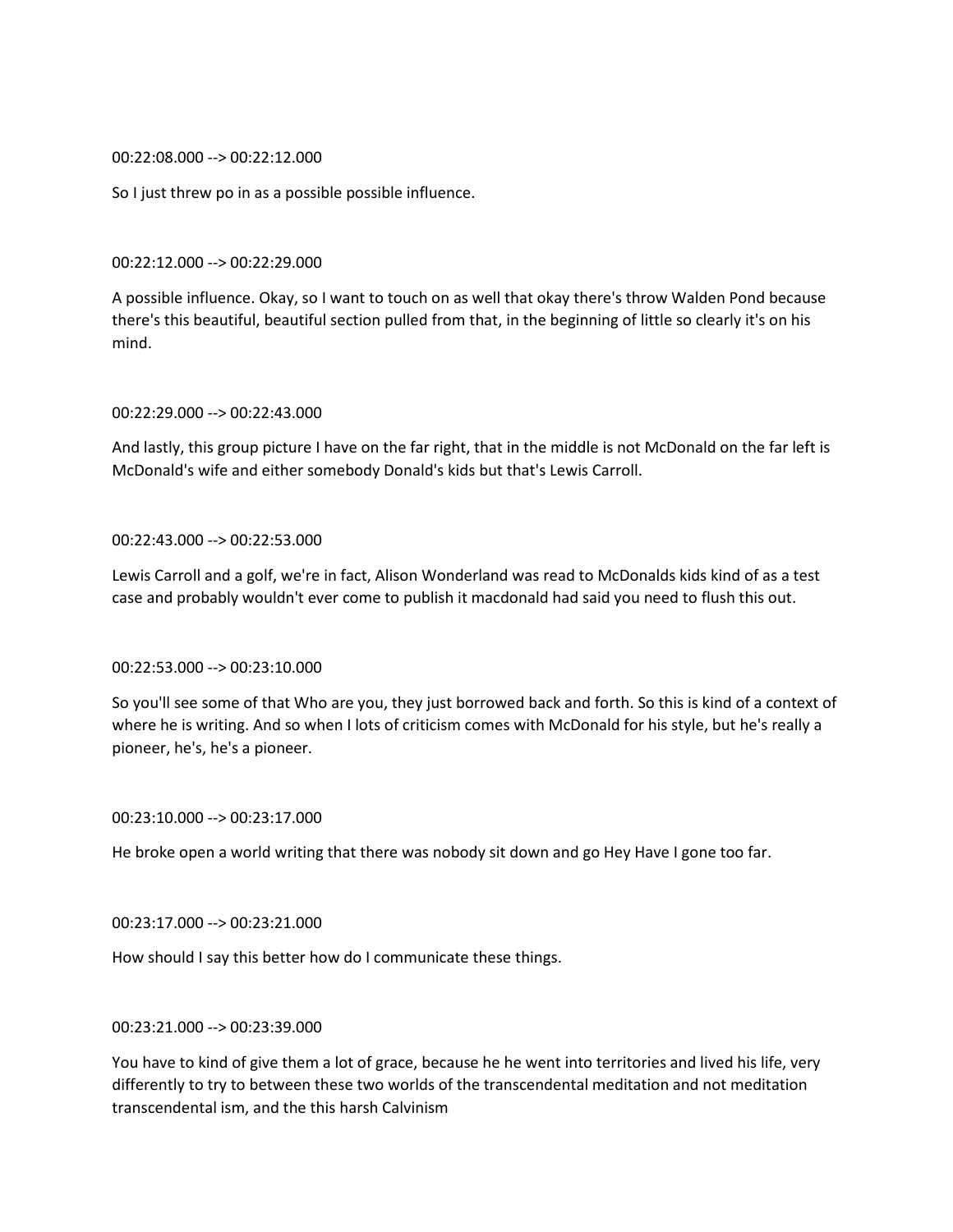00:23:39.000 --> 00:23:50.000

that he was brought up in. So it's really, he puts these strands together and brings a spiritual world alive that is very very new and we we owe him.

00:23:50.000 --> 00:24:04.000

His his gold mind, that our writers go back to again and again. But I want to make the case that he actually can stand up if we just kind of leave his plots alone and, and knock off some of the dust.

00:24:04.000 --> 00:24:08.000

So I think that covers that, okay.

00:24:08.000 --> 00:24:12.000

I want to touch on who Lilith is for a little bit.

00:24:12.000 --> 00:24:19.000

As not my doctoral thesis, I could have, there's a lot more to be done so let me just give you a broad, broad

00:24:19.000 --> 00:24:24.000

idea of this character. this was pretty ancient.

00:24:24.000 --> 00:24:35.000

She comes to be mentioned first in the Epic of Gilgamesh. Unfortunately you can't pin down the dates, it's within these this thousand year window, we find a.

00:24:35.000 --> 00:24:39.000

And I'm also very dependent on on the translators.

00:24:39.000 --> 00:24:45.000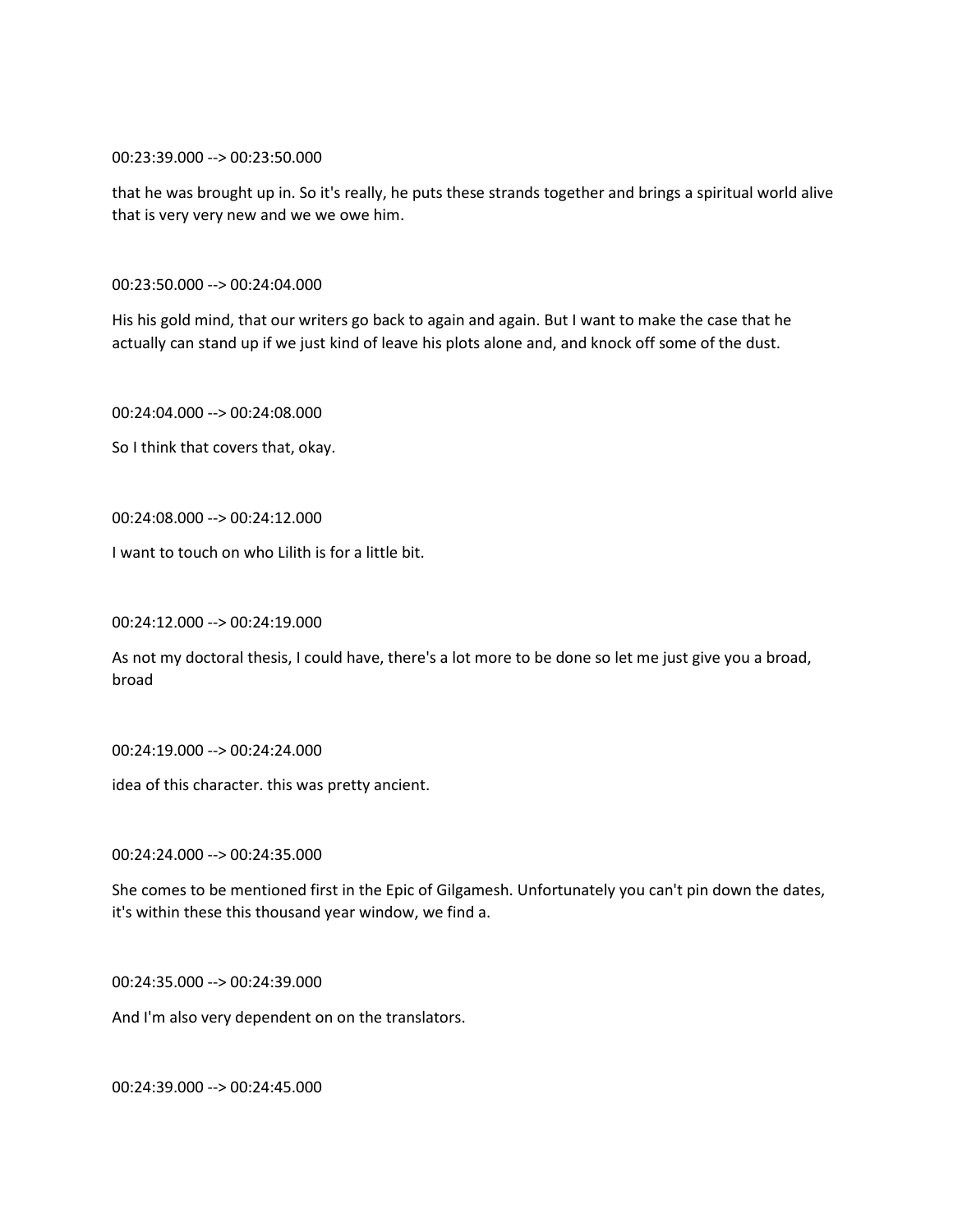But Gilgamesh is asked by a sister to rescue her.

00:24:45.000 --> 00:24:50.000

Her garden, which is you know very like eaten.

00:24:50.000 --> 00:25:03.000

But you want this character won't leave my tree. So there's a bird in the nest. And then there's Loulis inside the tree, and the only thing we really get of Lilith is she smashed her home and fled to the wild and uninhabited places.

00:25:03.000 --> 00:25:16.000

So, our first census least just kind of a wandering spirit in the, in the wilderness. I wanted to ask. Again, I love being interactive I'm talking too fast, people tell me that but it would you.

00:25:16.000 --> 00:25:23.000

Anybody want to guess how many times the little characters actually mentioned in the biblical canon.

00:25:23.000 --> 00:25:30.000

Anybody will take, I'm looking at my, my responses. Is she there at all. And how many times do you think perhaps.

00:25:30.000 --> 00:25:36.000

So Scott says none Vegas is 0000.

00:25:36.000 --> 00:25:46.000

Well, you're, you're pretty close, especially with the translations, we have available. She actually, if you are, you geek out and I had to find this on my own.

00:25:46.000 --> 00:26:02.000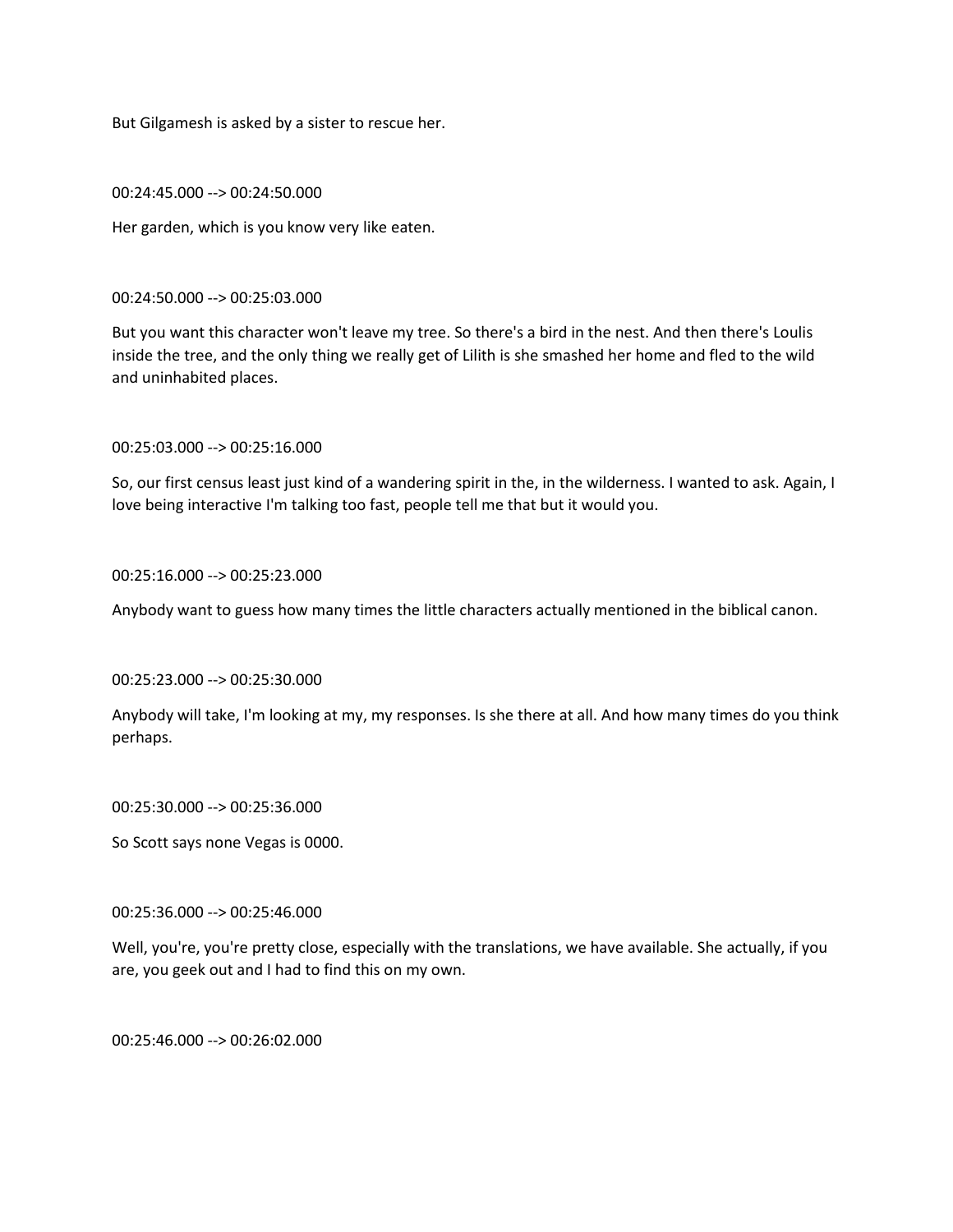There's one little too, in, in Hebrews, not in the creation story not anywhere near Adam and Eve, this is 1000 years after Gilgamesh, maybe, knowing, not knowing really what that was written but it was probably an added to story.

### 00:26:02.000 --> 00:26:18.000

If you go back to your Hebrew you might find it, it's, it's usually translated as screech owl. And that's only in Isaiah 3414, and he's talking about the children of Israel being kicked out of their homeland and being in the wilderness.

### 00:26:18.000 --> 00:26:26.000

So there's a satire mentioned, and a screech owl because no one knows what to do that word.

00:26:26.000 --> 00:26:37.000

But I geek out, go to Strong's Concordance and there's actually one feminine noun, it's Lilith two is the legends of Lilith is kind of touched on probably borrowed from the Babylonian.

#### 00:26:37.000 --> 00:26:49.000

But again, we don't get any more than what we get from Gilgamesh. It's just a wandering the desert spirit it's, it's, it's almost like a homeless female demonic thing.

### 00:26:49.000 --> 00:26:57.000

So we don't get any more until we get to Jesus been been Syriac 780 this is another thousand years.

# 00:26:57.000 --> 00:27:02.000

And this is where we get the crazy stuff about Lilith.

# 00:27:02.000 --> 00:27:08.000

It's really a body joke book where they use the, the letters of the Hebrew alphabet.

# 00:27:08.000 --> 00:27:15.000

And I don't know if L is for Lilith, because again, I speak English and broken Spanish maybe sometimes.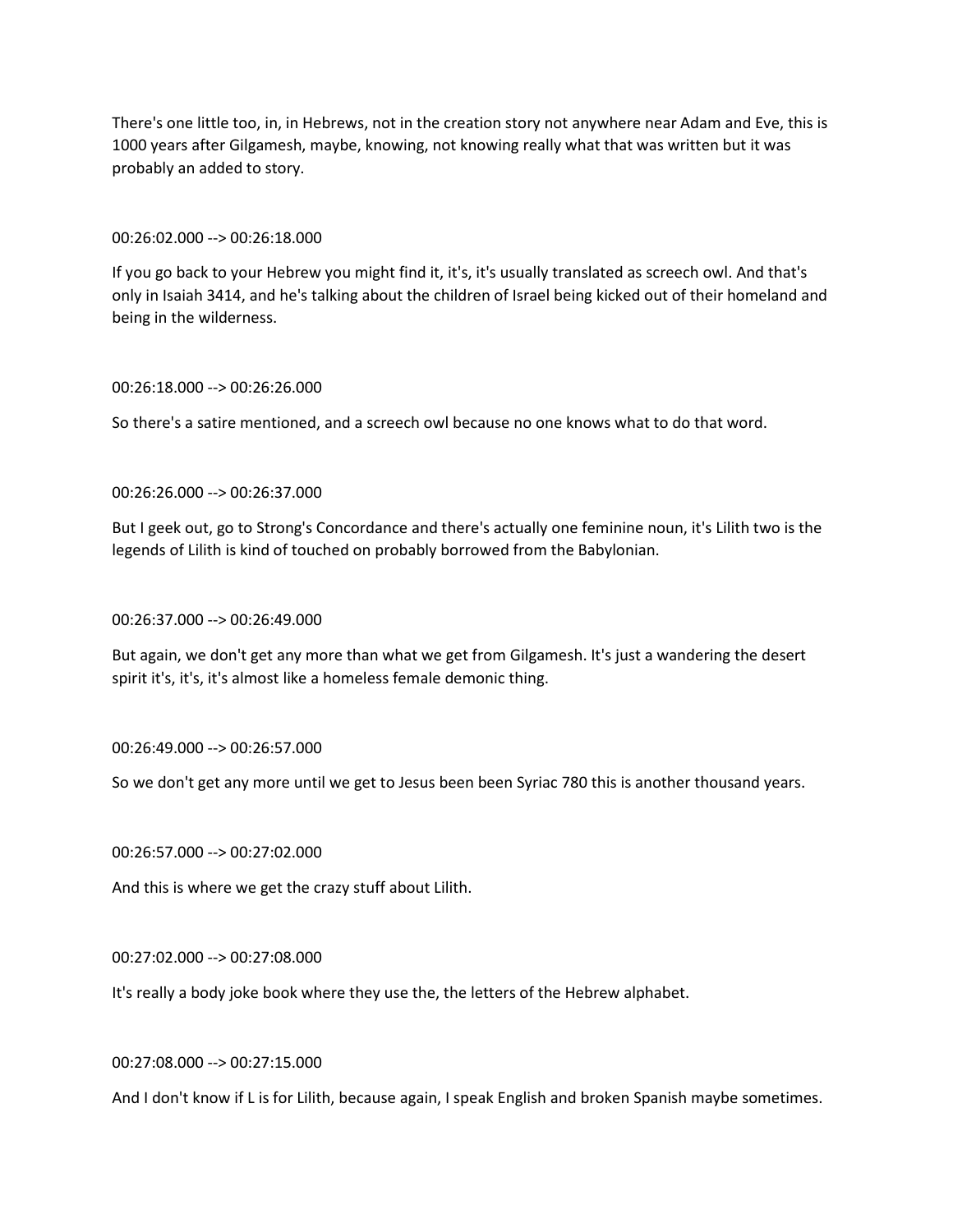# 00:27:15.000 --> 00:27:31.000

But this is a body joke but kind of like the men pastor around and, and it was because they everything is from flatulence to to even jokes about masturbation and ancestors in here so they have this strange positioning.

# 00:27:31.000 --> 00:27:40.000

Probably the most well known, little iffy she gets mad at me. She's the first wife in this book it gets entered issues the first wife of Adam.

# 00:27:40.000 --> 00:27:52.000

She gets mad at him about certain positions and leaves them, and the angels chase after and beg her and he she just kind of declares war on on the family and then he was brought in as the second life.

# 00:27:52.000 --> 00:27:58.000

This is not introduced anywhere in lower until here it is 780 well past.

# 00:27:58.000 --> 00:28:03.000

You know Rabbinic Judaism has come into play.

### 00:28:03.000 --> 00:28:16.000

So, it's a different much different culture that this is really probably was never meant to be taken seriously but you never know. So the next time she's mentioned this by 1200 ad.

00:28:16.000 --> 00:28:25.000

It's in the book of splendour she's added to this she's added like she's a half demon. She has half demon children, and and from there.

# 00:28:25.000 --> 00:28:43.000

It just kind of, it's, it's every artists game you know to add to her, she gets introduced into Europe by Michael Angelo, that's her kind of a half serpent, half female fost introduce her again and 1810 Rosetta he paints his famous Lilith in the mirror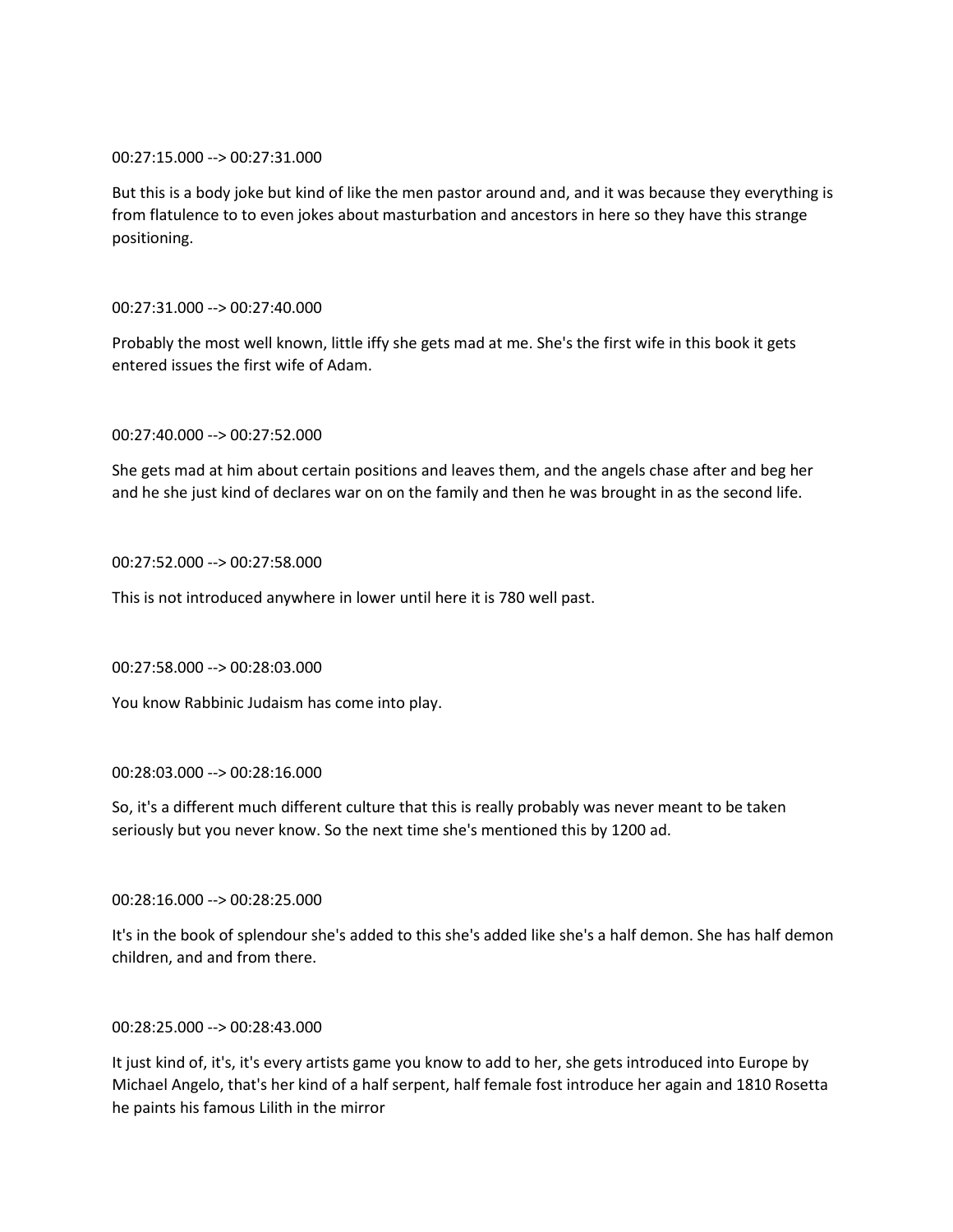### 00:28:43.000 --> 00:28:49.000

and she's becoming now. The seductress of man and murder of children.

#### 00:28:49.000 --> 00:29:01.000

So infant death syndrome, all kinds of off color things that we keep going to that she's, she's accused for and, and young men and and taking their innocence and.

### 00:29:01.000 --> 00:29:11.000

Anyway, it grows in the, the last thing I want to touch on is this is kind of come full, full into our day and age where Lilith is now.

### 00:29:11.000 --> 00:29:39.000

She's the title of a magazine of more liberal Jewish magazine, established in 1976 and there was kind of a tried for us by us, the female musicians getting together and having a little with concert fast but that kind of fell apart, and I'm a little bit

# 00:29:39.000 --> 00:29:59.000

Okay so McDonald tastes Lilith, and adds vampire ism, and the queen of hell. Now where he gets it. I did not have zoom on my doctoral thesis I'm sure there's more connections than I know I do wonder if Keats Lamia Shelley's Frankenstein, I don't know

#### 00:29:59.000 --> 00:30:09.000

but the thing is is Bram Stoker's Dracula, was released two years after Lilith, so you can't you can't say he got his ideas there.

### 00:30:09.000 --> 00:30:16.000

And I doubt the men ever, although one was from Ireland one from Scotland I still dealt the mother ever met.

00:30:16.000 --> 00:30:33.000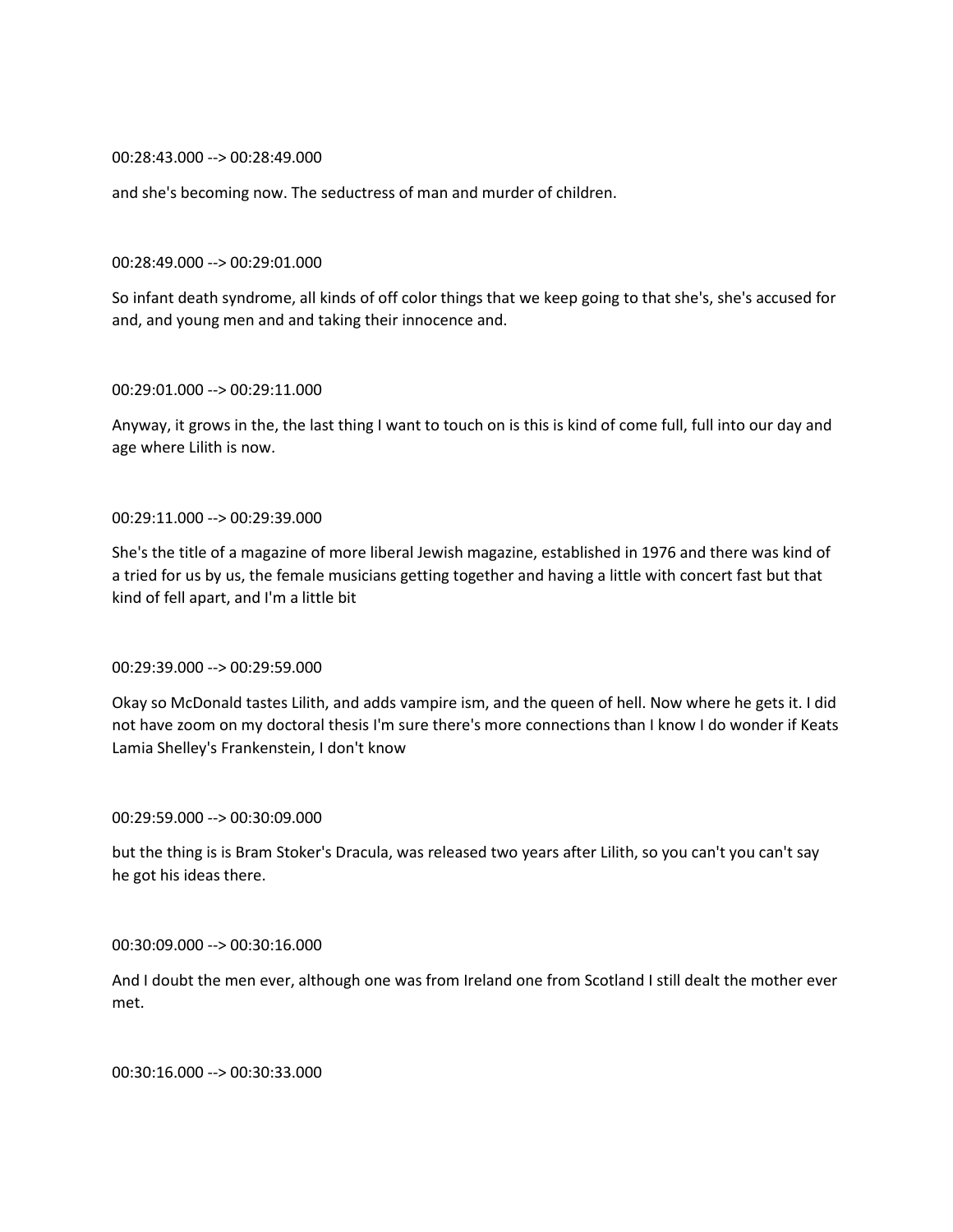So, Freud uses her as a study in hysteria and young user is a psychological type, and I'm about to touch on just how many times, Lewis borrows from McDonald and as Narnia series.

00:30:33.000 --> 00:30:40.000

You know talking I'm just showing where he is and the timeline, he's way after this influence and and Lewis.

## 00:30:40.000 --> 00:30:53.000

Clearly borrows and Tolkien i don't know i i don't see a whole lot of it but I'm sure somebody who knows a whole lot more about those things might be able to make analogous thing so the thing that surprised me when I was looking for I'm checking my time

00:30:53.000 --> 00:31:02.000

to when I was looking for a word it Louis. Louis pole is when I went through.

00:31:02.000 --> 00:31:14.000

I went through Lilith. There's this conversation between the main character of Mr Raven, and his, his kind of his, his Patty one for better or his disciple.

00:31:14.000 --> 00:31:17.000

He makes this conversation.

00:31:17.000 --> 00:31:24.000

Okay, how many people are familiar with lewis's argument for Christ where he in Mere Christianity where he says.

00:31:24.000 --> 00:31:34.000

Christ is either a lunatic Lord or liar. So, anybody there are familiar with that particular quote where.

00:31:34.000 --> 00:31:35.000

So yes, Scott is.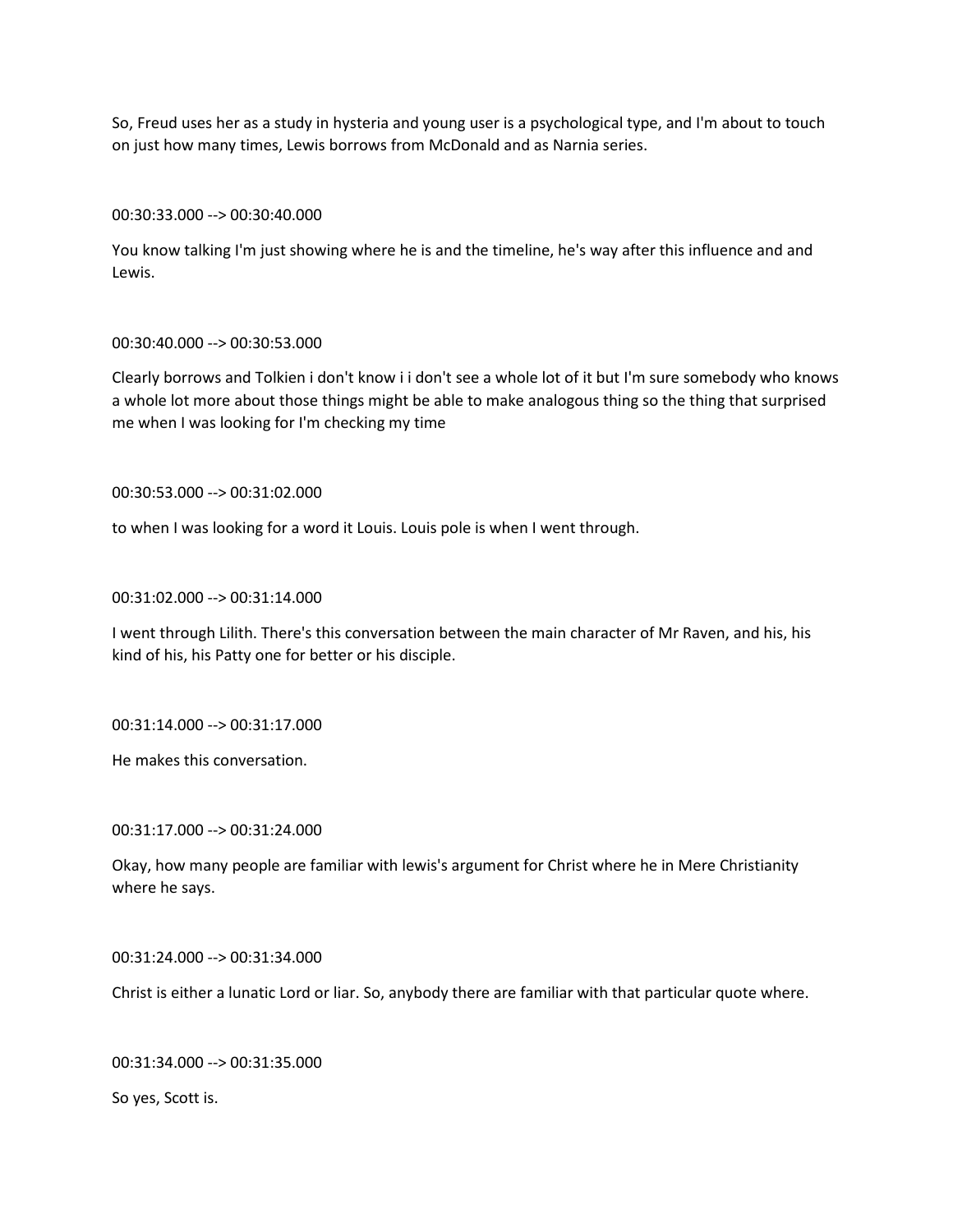00:31:35.000 --> 00:31:40.000

Well it's shocking to me is, I would have thought.

00:31:40.000 --> 00:31:45.000

Lewis was not pulling from it wasn't writing fantasy.

00:31:45.000 --> 00:31:49.000

But it's embedded right into in a conversation in.

00:31:49.000 --> 00:31:58.000

When a guy had had a mystical experience and was trying to explain it to another man and he goes, Do you think I'm crazy.

00:31:58.000 --> 00:32:04.000

Then why don't you believe me and the parallels are on Kenny maybe I'm seeing things I shouldn't.

00:32:04.000 --> 00:32:10.000

But for the analogies for the line for the Narnia series.

00:32:10.000 --> 00:32:29.000

The white which is clearly pulled moments in Lilith but even more so is Janice in The Magician's Nephew, this, that, the lady the open up by the bell, if you guys remember, and then she grabs the little girl by the hair and gets dragged through worlds

00:32:29.000 --> 00:32:36.000

and then in through pools. It's very much how will it travels through worlds with her.

00:32:36.000 --> 00:32:51.000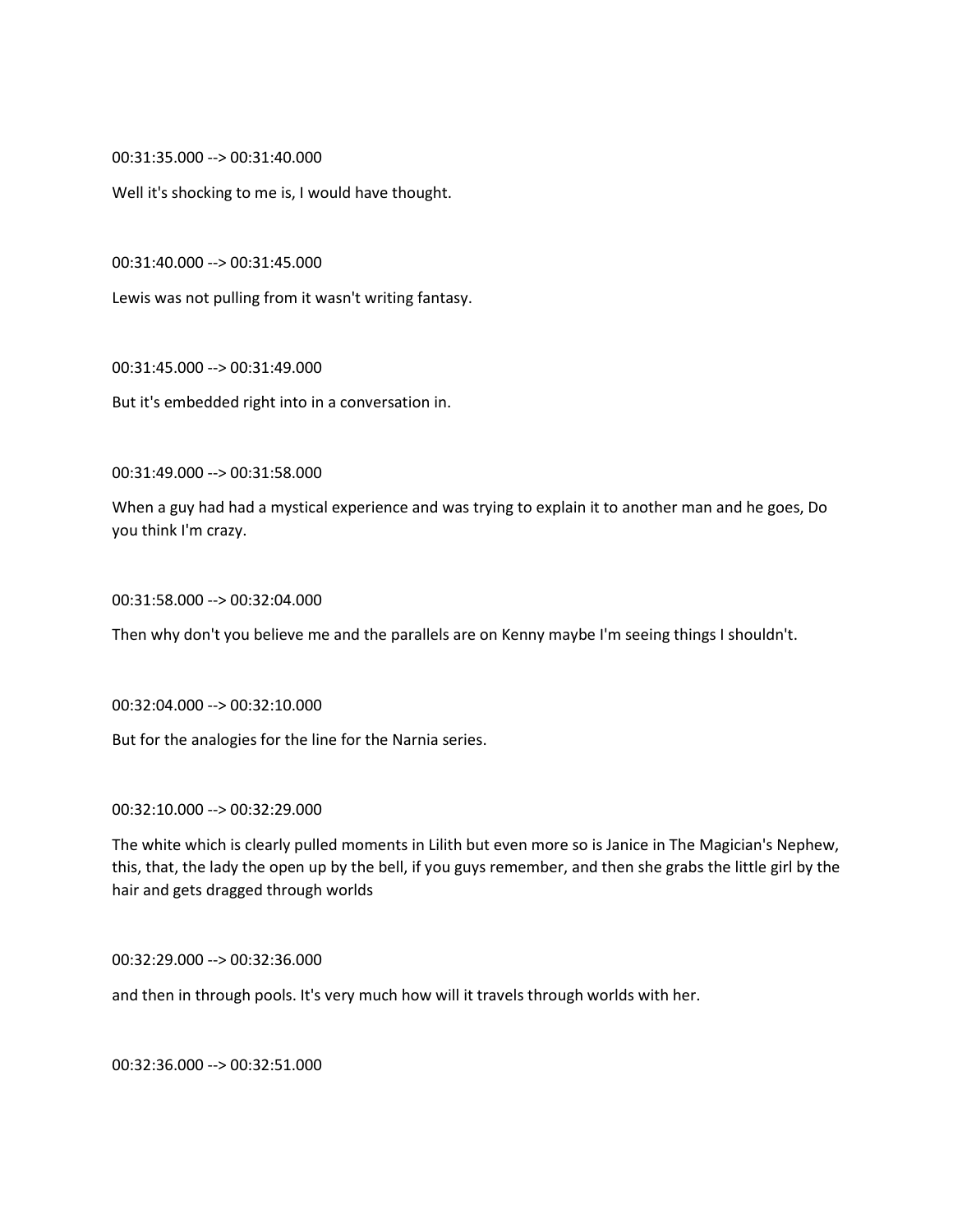with the protagonist. And so if the connections are really obvious, unfortunately, you really have to drag yourself through lots of preaching and bad poetry to see him but it's hats off.

# 00:32:51.000 --> 00:33:00.000

The, the originality, the Dawn Treader where they jump through a painting and into the pool and then come out another pool is very McDonald.

# 00:33:00.000 --> 00:33:21.000

The way, Mr. Vain the main character and Lilith snuggles with a leopard, and goes to sleeps in his arms is very, very much like when Lucy and Susan are smuggling with with as well and there's a time where as when castigates, the main character Diggory

00:33:21.000 --> 00:33:39.000

bringing this Janice character into Narnia and spoiling it in the magician's nephews, and the same kind of castigation happens where the main character Mr Raven is castigating his, his disciple, for, for You're the one that drug her enter this world and

00:33:39.000 --> 00:33:43.000

are she, she entered from your world into our world.

00:33:43.000 --> 00:33:45.000

Those crossovers.

00:33:45.000 --> 00:33:55.000

So there's this beautiful originality, a bit McDonald, and if you get my paper which I'm sure will be downloaded into a society I, I go on and on about that.

00:33:55.000 --> 00:34:09.000

But, so you asked herself, you know you got movies for Lewis you have movies for talking. What's up with McDonald. So I'm going to kind of slam my hero here for a little bit.

00:34:09.000 --> 00:34:11.000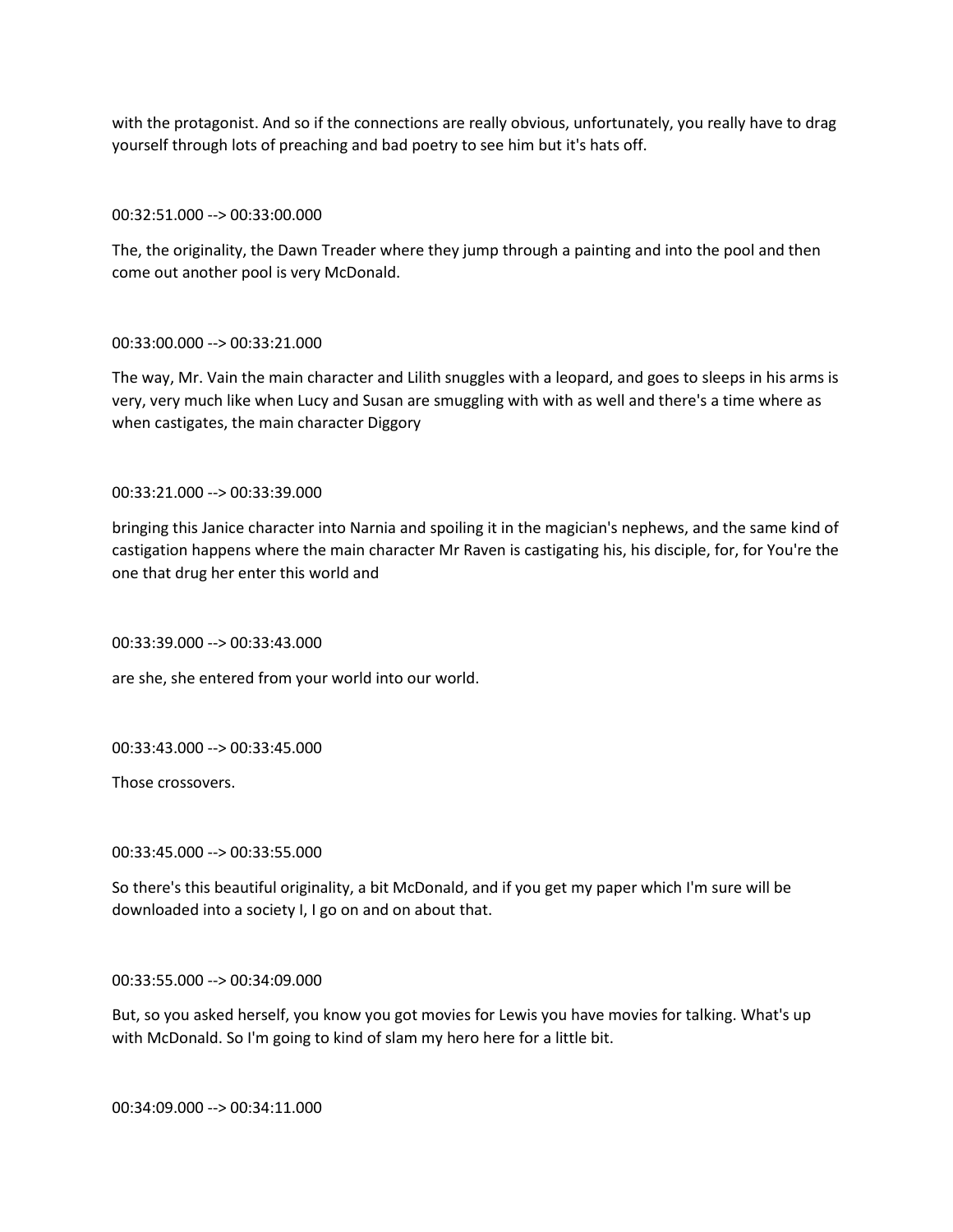Here, he, he has.

## 00:34:11.000 --> 00:34:28.000

He over explains he he tries to explain his magic, sometimes will, he'll just say, he'll clearly be trying to pander to maybe, maybe, the great thinkers of his day, where he explains that one of the monsters came out of your brain and one tiny, tiny trust

# 00:34:28.000 --> 00:34:41.000

explains this shape shifting of this, this Raven is so beautifully done where he goes from a man to a raven to a man. And, and McDonald wants to explain that meta physically for his day and age, not a big deal.

# 00:34:41.000 --> 00:34:45.000

That's why modern readers. Get lost, though.

# 00:34:45.000 --> 00:34:59.000

He does one time and if I don't think I'll bore you with this. He breaks the fourth wall and spends 270 words explaining to his readers. This is why I can't explain this stuff, you know, it's just too much even when I try to explain it it's not even close

### 00:34:59.000 --> 00:35:17.000

and if even if you experienced it too. So, it just box with those things but when he wrote Lilith. He literally sat down and couldn't quit writing he felt like he has been giving a message so it's hard to blame him for his overwhelmed sense.

# 00:35:17.000 --> 00:35:28.000

The other thing he does that is pretty popular criticism is his treatment of children. It's the strangeness of animals and then with women.

# 00:35:28.000 --> 00:35:45.000

He has this colony of children that adopt his main character, that this like this heap of kids go in and sleep in the same room and to keep it warm, and it just won't go over now I know this is a Victorian writer with 11 Kids pie his experience is all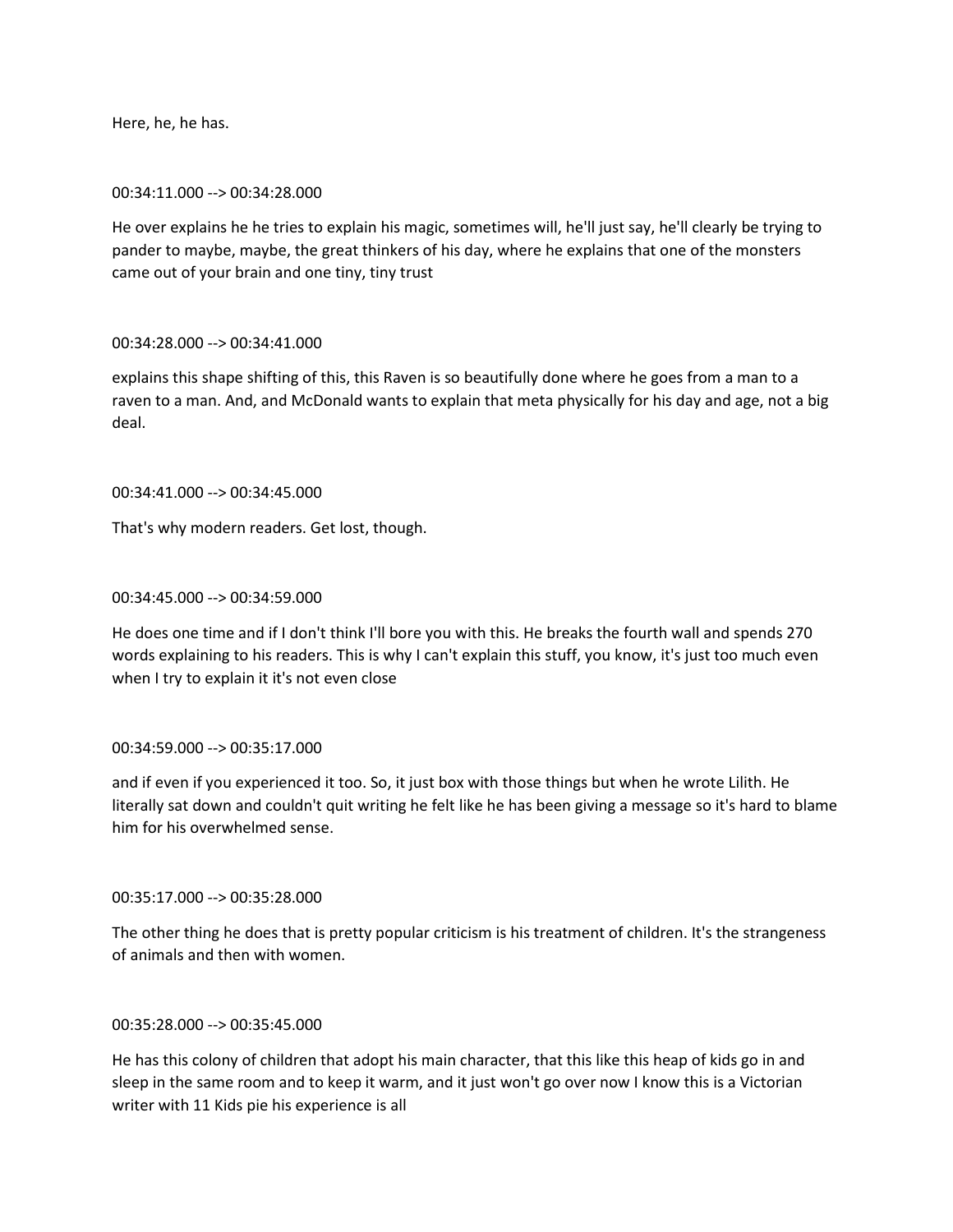00:35:45.000 --> 00:36:00.000

these children are pile on, but it doesn't really work when you have a 21 year old or 22 year old college grad going to this colony of children who he calls the lovers, which Prufrock does change because it's just too much.

# 00:36:00.000 --> 00:36:05.000

And it's going to trip up the modern modern sensibilities.

## 00:36:05.000 --> 00:36:21.000

The Second. Second thing is he's this proliferation of animals, which may be there's meanings and analogies and metaphors that fit the center he wrote in, but they're lost on me and I really really really want to understand.

### 00:36:21.000 --> 00:36:29.000

He's got amazing course in chapter 31 mR Raven, who's really a man who's really a raven he's really a man.

### 00:36:29.000 --> 00:36:33.000

He's got these great shape shifting leopards.

00:36:33.000 --> 00:36:37.000

But there's this proliferation in the middle and I'm sure.

00:36:37.000 --> 00:36:41.000

Scott might know what I'm talking about. It's.

# 00:36:41.000 --> 00:36:56.000

He's got elephants and ponies and birds and cats keep popping up, and I'm trying to figure out are you reading to your children and trying to make them happy because you have some really dark stuff and some sexual stuff with Lilith that I don't know who's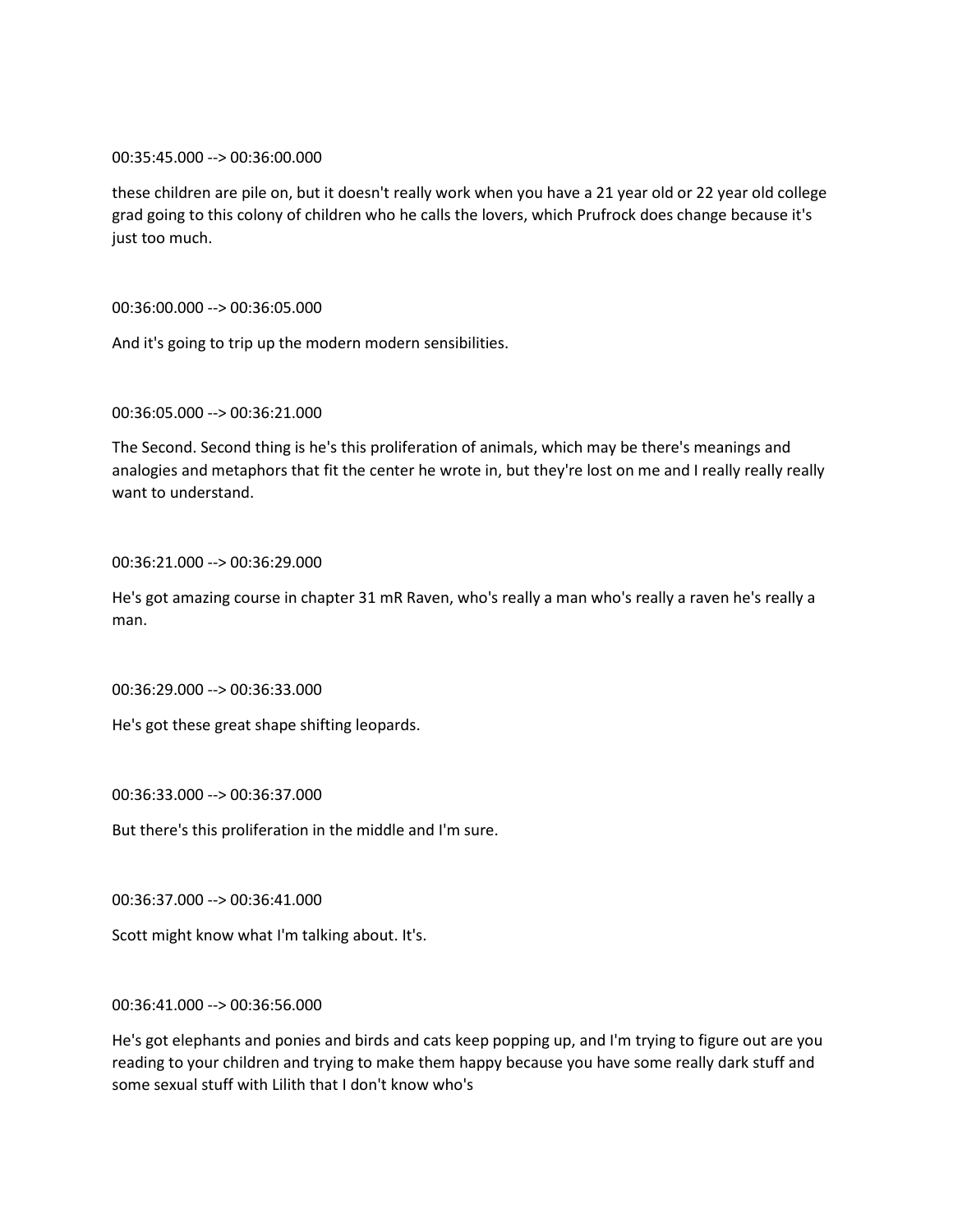### 00:36:56.000 --> 00:37:03.000

your audience. I don't know if he, but it is a precursor to the Narnia and animals but Louis gets it right.

### 00:37:03.000 --> 00:37:19.000

So, there's almost too much. And so, I believe you can tell the story without all the elephants and ponies and it's a kind of a mishmash Menagerie and how they cooperate with the children, it gets a little saccharin and sappy.

### 00:37:19.000 --> 00:37:28.000

Again, I'm a dedicated McDonald's fan, but that's where you lose, that's where you lose most your readership.

# 00:37:28.000 --> 00:37:42.000

So my third problem that I'm just bringing up now is to get kids we got animals. And the third one is archetypal use of women, the only woman who's changes and grows as little with herself, he's got three others that you know some people will say embodies

### 00:37:42.000 --> 00:37:54.000

the tender mother another one the the virginal lover and another one, but they're just benign females who are archetypes, and I have theories, because Lewis does that a bit talking has been accused of that.

### 00:37:54.000 --> 00:38:02.000

All three of these authors lost their mothers young, so I mean I'm not Freud and I don't want to get into that but that's one explanation.

### 00:38:02.000 --> 00:38:21.000

Um, there's, you know he's kind of bogged in this romance in this message from God and yeah I think you've got a couple one too many benign women have to, to capture the imagination but there's so much to criticize.

00:38:21.000 --> 00:38:38.000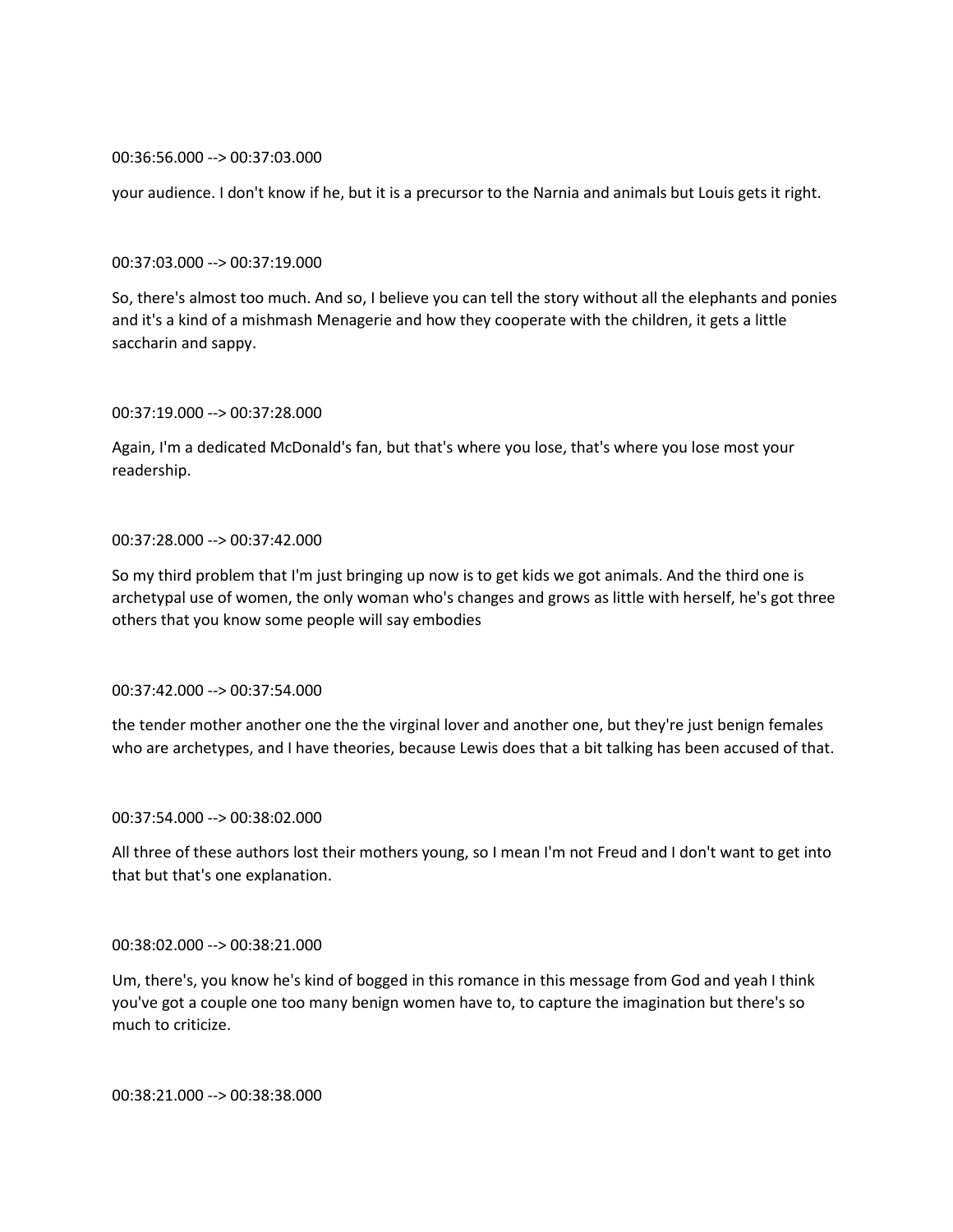But when you compare him I'm watching my time Forgive me. When you compare him to to Stoker I mean you have Dracula runs Joker has this monster, and all these, these hysterical women running from continent to continent, waving crucifixes and and steaks

00:38:38.000 --> 00:38:41.000

and all this mystery.

00:38:41.000 --> 00:38:43.000

But in Lilith.

00:38:43.000 --> 00:38:51.000

You have a. If you can clear the clutter of the preaching, you can clear away the things that have stood the test of time.

00:38:51.000 --> 00:39:09.000

He pulls off a 12 chapter exorcism, and it is slow and as you're on the edge of your seats, wondering if this woman you paid it most of the most of the book, you're suddenly, hoping, hoping that she'll be brought to repentance, which takes back to that

00:39:09.000 --> 00:39:13.000

Universalist element.

00:39:13.000 --> 00:39:24.000

You hope you're cheering for the, you can't believe that your main character is not. First off, he's blinded by who she is. Benny sticks with our way too long, and now you're hoping she'll turn.

00:39:24.000 --> 00:39:42.000

It's really amazingly done, and in the weird way kind of realistic how you you know we've all hope for people who we consider enemies to tend to a degree but he is this 12 chapters, brings you the edge of your seat and has to go through five distinct

00:39:42.000 --> 00:40:02.000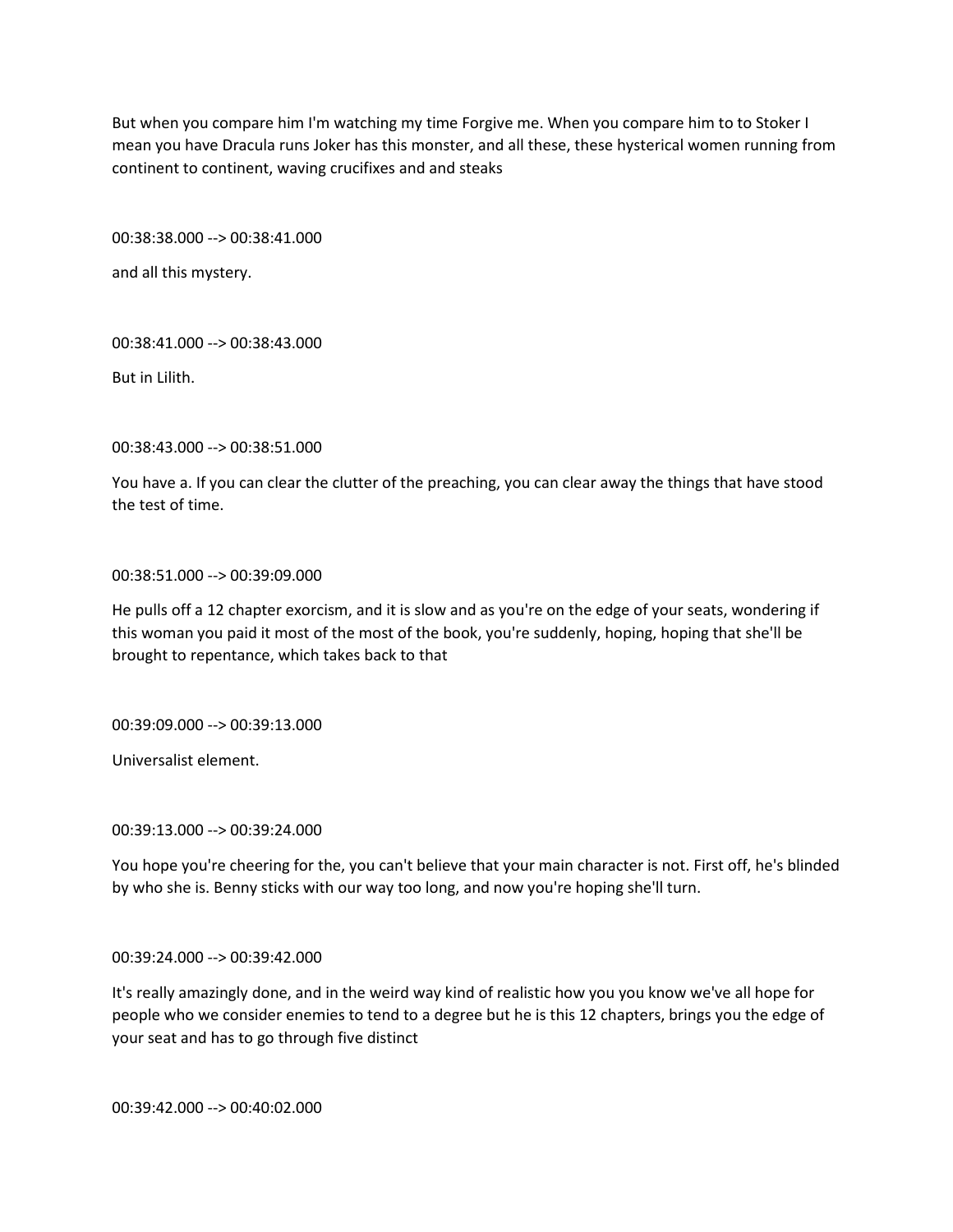distinct trials, where it's almost believable for this woman that you you know is causing all the havoc and all the pain in the story to maybe turn, and it's not this magical on a dime thing it's, it's, it's brutal and sometimes it's very very brutal.

00:40:02.000 --> 00:40:09.000

So, issues first like challenge with one with greater spiritual spiritual authority, it's an atom character.

00:40:09.000 --> 00:40:22.000

And then she's confronted by our own motherhood, which No, no spoiler, spoiler alert, I guess we want to kiss you actually pick this up, which is what I want you to do.

00:40:22.000 --> 00:40:26.000

It's, then there's this obstinate protagonist, you almost think.

00:40:26.000 --> 00:40:30.000

Are you stupid, why would you continue being engaged with this woman.

00:40:30.000 --> 00:40:35.000

My, my son had no patience for him.

00:40:35.000 --> 00:40:43.000

And then she's confronted by a female peer kind of an old figure and, and then at the end, there's a submission unto death.

00:40:43.000 --> 00:40:53.000

And it's really, it's really profound that McDonald pulls off even, especially when you realize he's got no precursors to this.

00:40:53.000 --> 00:41:08.000